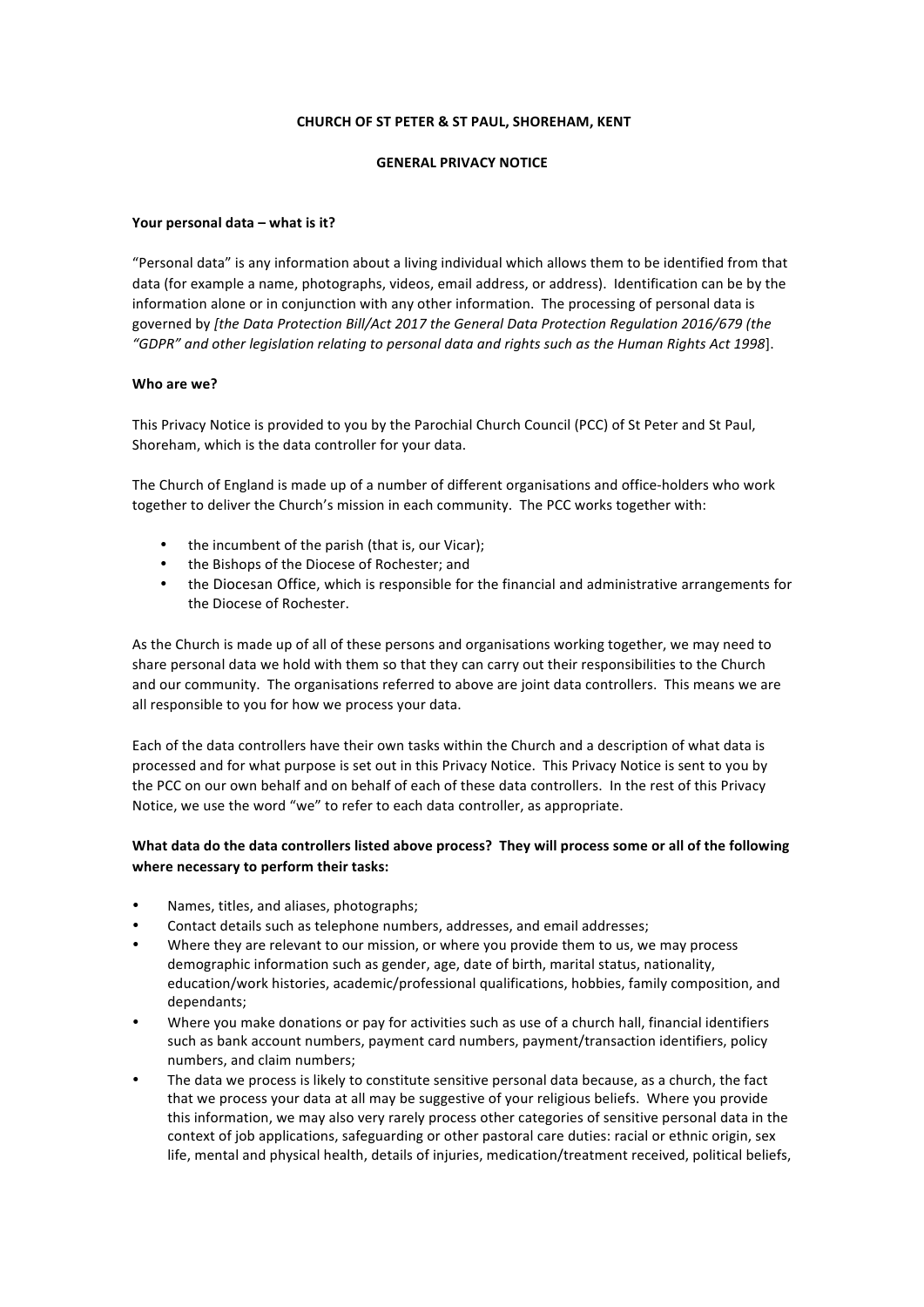labour union affiliation, genetic data, biometric data, data concerning sexual orientation and criminal records, fines and other similar judicial records.

## How do we process your personal data?

The data controllers will comply with their legal obligations to keep personal data up to date; to store and destroy it securely; to not collect or retain excessive amounts of data; to keep personal data secure, and to protect personal data from loss, misuse, unauthorised access and disclosure and to ensure that appropriate technical measures are in place to protect personal data.

We use your personal data for some or all of the following purposes:

- To enable us to meet all legal and statutory obligations (which include maintaining and publishing our electoral roll in accordance with the Church Representation Rules);
- To carry out comprehensive safeguarding procedures (including due diligence and complaints handling) in accordance with best safeguarding practice from time to time with the aim of ensuring that all children and adults-at-risk are provided with safe environments;
- To minister to you and provide you with pastoral and spiritual care (such as visiting you when you are gravely ill or bereaved) and to organise and perform ecclesiastical services for you, such as baptisms, confirmations, weddings and funerals;
- To deliver the Church's mission to our community, and to carry out any other voluntary or charitable activities for the benefit of the public as provided for in the constitution and statutory framework of each data controller;
- To administer the parish, deanery, archdeaconry and diocesan membership records;
- To fundraise and promote the interests of the Church and charity;
- To maintain our own accounts and records;
- To process a donation that you have made (including Gift Aid information);
- To seek your views or comments;
- To notify you of changes to our services, events and role holders;
- To send you communications which you have requested and that may be of interest to you relating to services and other activities of the church. These may include information about campaigns, appeals, other fundraising activities;
- To process a grant or application for a role;
- To enable us to provide a voluntary service for the benefit of the public in a particular geographical area as specified in our constitution;
- Our processing may also include the use of CCTV systems for the prevention and prosecution of crime.
- The PCC will from time to time take and process photos and videos at church events, activities or services and/or upload them to social media. On these occasions, prior consent will be sought. In the event that photos or videos are submitted to the press or news media, individual written consent will be sought.

# **What is the legal basis for processing your personal data?**

Most of our data is processed because it is necessary for our legitimate interests, or the legitimate interests of a third party (such as another organisation in the Church of England). An example of this would be our safeguarding work to protect children and adults at risk. We will always take into account your interests, rights and freedoms.

Some of our processing is necessary for compliance with a legal obligation. For example, we are required by the Church Representation Rules to administer and publish the electoral roll, and under Canon Law to announce forthcoming weddings by means of the publication of banns.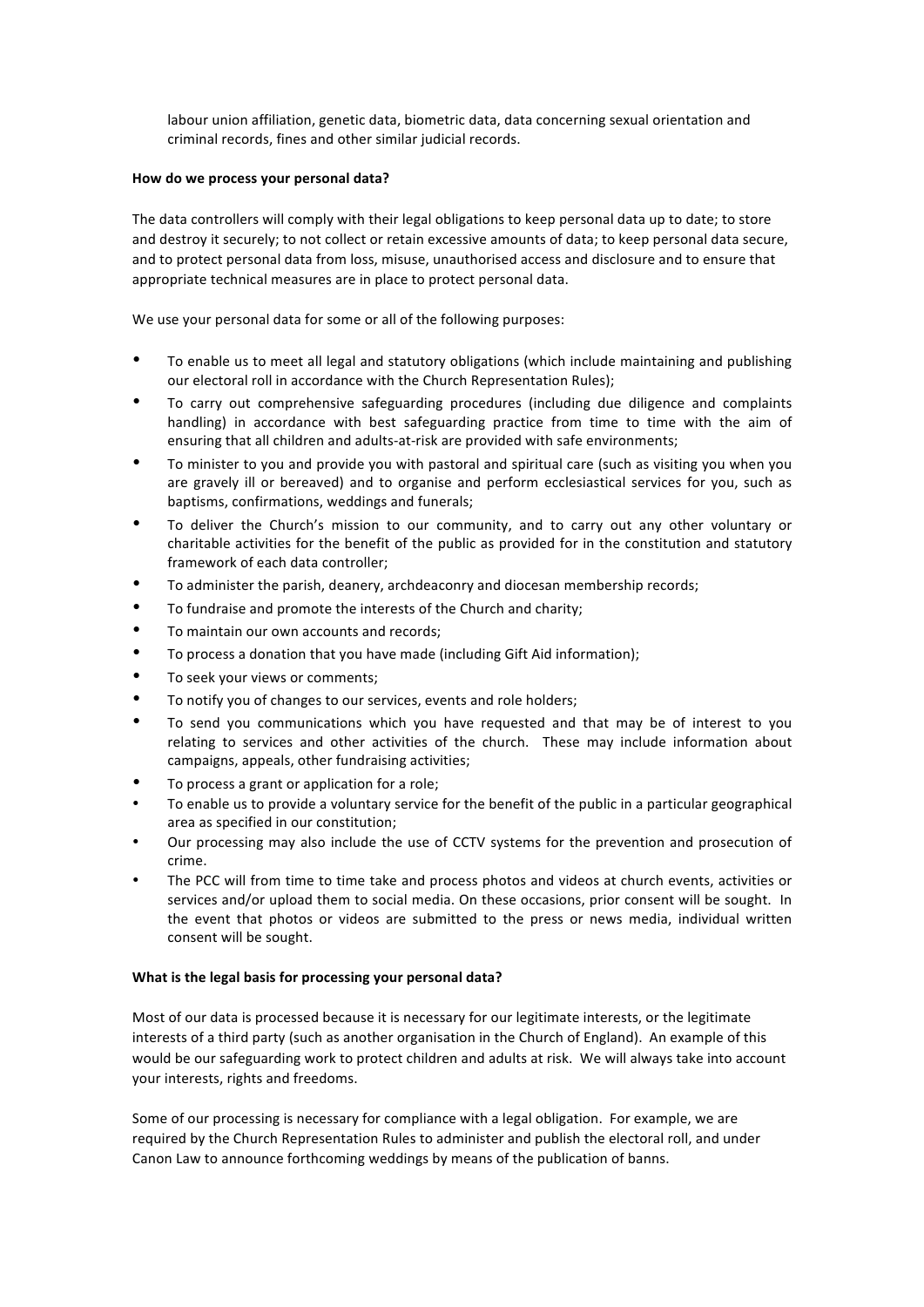We may also process data if it is necessary for the performance of a contract with you, or to take steps to enter into a contract. An example of this would be processing your data in connection with the hire of church facilities.

Religious organisations are also permitted to process information about your religious beliefs to administer membership or contact details.

Where your information is used other than in accordance with one of these legal bases, we will first obtain your consent to that use.

# **Sharing your personal data**

Your personal data will be treated as strictly confidential. It will only be shared with third parties where it is necessary for the performance of our tasks or where you first give us your prior consent. It is likely that we will need to share your data with some or all of the following (but only where necessary):

- The appropriate bodies of the Church of England including the other data controllers;
- Our agents, servants and contractors. For example, we may ask a commercial provider to send out newsletters on our behalf, to maintain our database software, or provide financial services;
- Other clergy or lay persons nominated or licensed by the bishops of the Diocese of Rochester to support the mission of the Church in our parish. For example, our clergy are supported by our area dean and archdeacon, who may provide confidential mentoring and pastoral support. Assistant or temporary ministers, including curates, deacons, licensed lay ministers, commissioned lay ministers or persons with Bishop's Permissions may participate in our mission in support of our regular clergy;
- Other persons or organisations operating within the Diocese of Rochester including, where relevant, the Rochester Diocesan Board of Education:
- Other churches and organisations with which we are carrying out joint events or activities.

#### How long do we keep your personal data?

We will keep some records permanently if we are legally required to do so. We may keep some other records for an extended period of time. For example, it is current best practice to keep financial records for a minimum period of 7 years to support HMRC audits. In general, we will endeavour to keep data only for as long as we need it. This means that we may delete it when it is no longer needed.

#### Your rights and your personal data

You have the following rights with respect to your personal data:

When exercising any of the rights listed below, in order to process your request, we may need to verify your identity for your security. In such cases we will need you to respond with proof of your identity before you can exercise these rights.

- 1. The right to access information we hold on you
	- At any point you can contact us to request the information we hold on you as well as why we have that information, who has access to the information and where we obtained the information from. Once we have received your request we will respond within one month.
	- There are no fees or charges for the first request but additional requests for the same data may be subject to an administrative fee.
- 2. The right to correct and update the information we hold on you